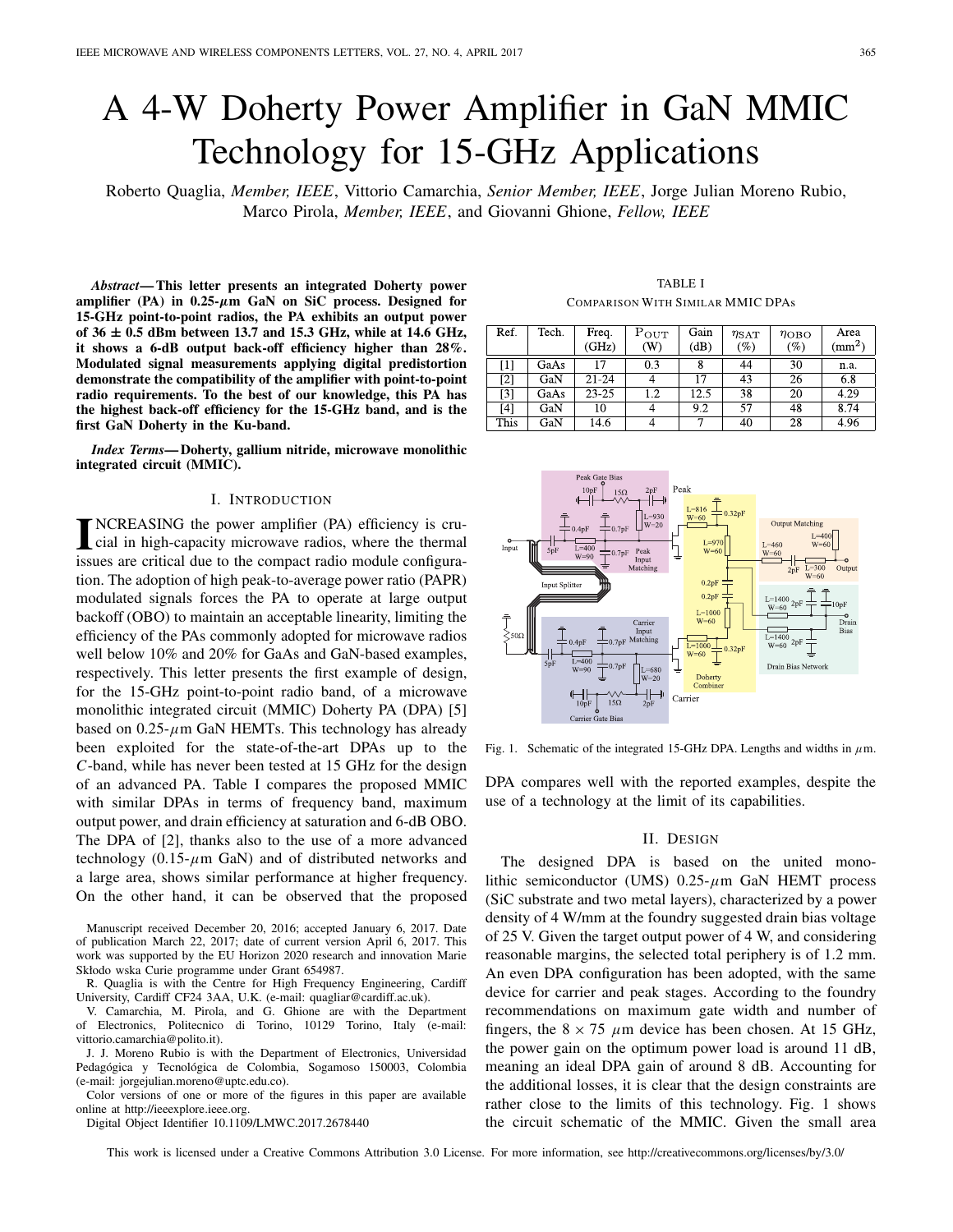

Fig. 2. Adopted topology of the DPA output combiner.



Fig. 3. Simulated loads at the intrinsic plane. Left: versus output power; carrier (solid line), peak (dashed line). Right: versus frequency, for carrier device.

available, no driver stage has been included in the MMIC. The limited area also forced to use semilumped matching networks, with higher losses and sensitivity with respect to a distributed approach employed for example in [2] and [4]. An optimum intrinsic load of 80  $\Omega$ , estimated with simple load-line considerations and refined through large signal simulations, has been chosen. In a DPA optimized for first efficiency peak at 6-dB OBO, the common node load results of 40  $\Omega$  then transformed to the external 50- $\Omega$  load by the output matching network. The carrier output matching network absorbs the device reactive effects and synthesizes an impedance inverter with characteristic impedance of 80  $\Omega$ . The peak output matching compensates for the reactive effects only, since it results loaded with an equivalent 80- $\Omega$  load at saturation. The output combiner uses a semilumped topology, see details in Fig. 2. Small capacitances, resulting critical from a sensitivity point of view, are realized by a pair of series capacitors. Fig. 3 (left) shows the simulated intrinsic drain impedance  $Z_{D,\text{int}}$  versus output power at 15 GHz for the carrier and peak devices, respectively, demonstrating the correct load modulation. Fig. 3 (right) shows the carrier device *Z <sup>D</sup>*,int versus frequency at back off and at saturation, on a Smith chart normalized to  $R_{\text{opt}}$ , suggesting a rather goodfrequency behavior of the network.

A Lange 3-dB coupler has been used as input splitter. Simulations with Keysight momentum, used for its optimization, show good amplitude  $(\pm 0.35 \text{ dB})$  and phase  $(\pm 2^{\circ})$ balance at the output ports. Lange couplers guarantee good input return loss (IRL) when the output ports are loaded with similar terminations. Thus, in order to provide matching at higher power, where the two devices show similar gate impedance, the same input networks for carrier and peak have been adopted. On the other hand, in low-power conditions, the different bias point of peak and carrier will lead to a worse IRL. Broadband stabilization, empirically assessed through linear loop simulations, has been enforced through gate resistors.



Fig. 4. CW simulations of the DPA versus frequency. Measurements in Fig. 7.



Fig. 5. Microscopic picture of the fabricated MMIC. Size is  $3.1 \times 1.6$  mm<sup>2</sup>.



Fig. 6. Scattering parameters versus frequency. Simulated: *S*11 (gray dashed line) and  $S_{21}$  (black solid line). Measured:  $S_{11}$  (gray circles) and  $S_{21}$  (black squares). Right: Monte Carlo results ( $\pm$  standard deviation) on  $S_{21}$ : gray area.

Fig. 4 shows the simulated CW behavior versus frequency of the DPA in terms of output power and drain efficiency at 3-dB gain compression, 6-dB OBO drain efficiency, small signal gain, together with IRL at three different drive levels.

#### III. EXPERIMENTAL CHARACTERIZATION

The fabricated MMIC DPA (Fig. 5) has been characterized on-wafer in small-, large-, and under-modulated signal. DC bias has been provided with a dc-probe, with external surface mount by-pass capacitors to enhance low-frequency stability and isolation. The bias point has been set to  $V_{\text{DD}} = 25$  V, with a carrier current  $I_{\text{DD}} = 40$  mA, and peak stage biased at  $V_{GP} = -4.8$  V. No oscillation issues have been experienced, both at small- and large-input drive. Fig. 6 reports a comparison between the measured and simulated scattering parameters. The agreement, generally satisfactory in the 5–25 GHz band, is good in the operative band around 15 GHz, apart for a shift of 400 MHz toward lower frequency of  $S_{21}$ . The  $S_{11}$  results, in band, are a few dB worse than simulated, but still acceptable, also considering that the design was optimized to ensure good matching in large signal operation. Monte Carlo simulations considering the foundry statistical distribution of passive elements have been carried